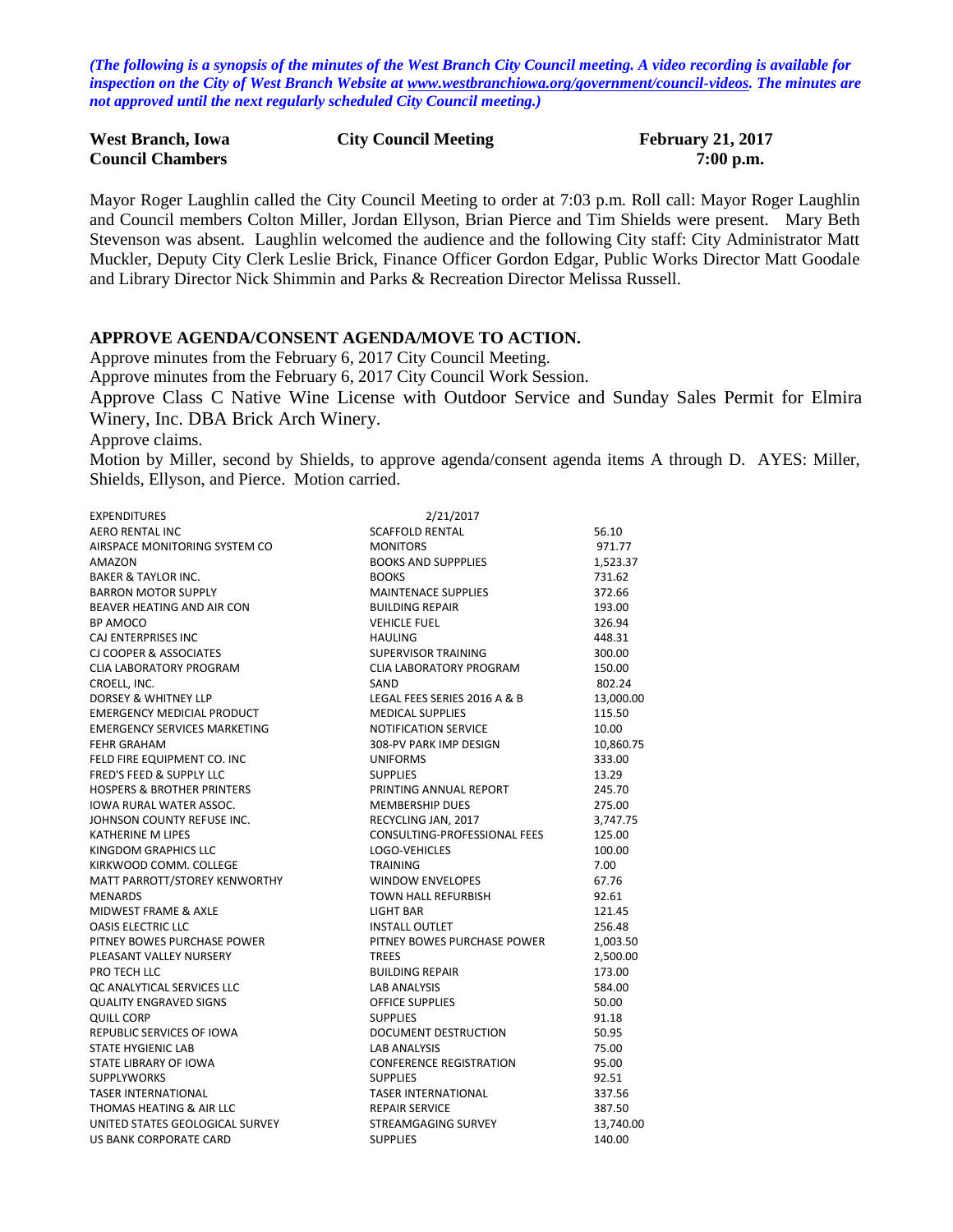| WALMART COMMUNITY/RFCSLLC        | <b>SUPPLIES</b>                        | 294.59     |
|----------------------------------|----------------------------------------|------------|
| WEST BRANCH ANIMAL CLINIC        | BOARDING-IMPOUNDED ANIMALS             | 250.00     |
| <b>WEST BRANCH REPAIRS</b>       | <b>REPAIR PARTS AND SERVICE</b>        | 279.90     |
| <b>WEST BRANCH TIMES</b>         | <b>LEGAL NOTICES &amp; ADVERTISING</b> | 787.13     |
| TOTAL                            |                                        | 56,579.12  |
| PAID BETWEEN MEETINGS            |                                        |            |
| <b>ALLIANT ENERGY</b>            | <b>UTILITIES</b>                       | 10,134.43  |
| <b>CORNERSTONE EXCAVATING</b>    | 306-4TH STREET IMPROVEMENTS            | 33,361.15  |
| <b>COSTCO WHOLESALE</b>          | <b>SUPPLIES</b>                        | 45.75      |
| DEWEYS JACK & JILL               | <b>MAINTENANCE SUPPLIES</b>            | 22.23      |
| LINN COUNTY R.E.C.               | SIREN @ GREENVIEW                      | 138.00     |
| MISCELLANEOUS VENDOR             | BEN BARRETT: MILEAGE REIMBURSEMENT     | 419.12     |
| <b>OASIS ELECTRIC LLC</b>        | REPLACE EXIT/EMERGENCY COMBOS          | 1,455.03   |
| <b>UPS</b>                       | SEEWER-SHIPPING                        | 42.06      |
| US BANK EQUIPMENT FINANCE        | <b>LIB-FEB COPIER LEASE</b>            | 300.80     |
| <b>WEX BANKVEHICLE</b>           | <b>FUEL</b>                            | 947.51     |
| <b>TOTAL</b>                     |                                        | 46,866.08  |
| <b>PAYROLL 2-10-17</b>           |                                        | 37,266.38  |
| <b>GRAND TOTAL EXPENDITURES</b>  |                                        | 140,711.58 |
|                                  |                                        |            |
| 001 GENERAL FUND                 | 34,686.80                              |            |
| 022 CIVIC CENTER                 | 1,113.46                               |            |
| 031 LIBRARY                      | 8,812.44                               |            |
| 110 ROAD USE TAX                 | 5,632.55                               |            |
| 112 TRUST AND AGENCY             | 4,089.10                               |            |
| 306 4TH ST IMPROVEMENTS PROJ     | 35,731.15                              |            |
| 308 PARK IMP - PEDERSEN VALLEY   | 13,059.75                              |            |
| 309 PHASE I PARK IMPROVEMENTS    | 2,444.00                               |            |
| 310 COLLEGE STREET BRIDGE        | 2.040.00                               |            |
| 311 BERANEK PARKING IMPROVEMENTS | 233.00                                 |            |
| 312 DOWNTOWN EAST REDEVELOPMENT  | 3,714.00                               |            |
| 600 WATER FUND                   | 8,445.07                               |            |
| 610 SEWER FUND                   | 6,970.26                               |            |
| <b>740 STORM WATER UTILITY</b>   | 13,740.00                              |            |
| <b>GRAND TOTAL</b>               | 140,711.58                             |            |

## **Communications/Open Forum**

Maureen Navarro, an AFLAC representative from Tiffin, spoke on offering Short Term Disability and Long Term Disability Insurance to city employees.

City Engineer Dave Schechinger spoke on the Water Main Project. The company that has been awarded the contract now has a much larger contract with the City of Robbins and would like to know if we would like our project completed before or after the Robbins project. City Administrator Muckler will research to see which fiscal year the project was budgeted for.

#### **PUBLIC HEARING/NON-CONSENT AGENDA**

Councilperson Colton Miller - Appointments/Reappointments/Move to action.

Councilperson Miller moved to appoint Tom Dean to the Planning & Zoning Commission for a term to end on December 31, 2020. Second by Pierce. AYES: Miller, Pierce, Ellyson and Shields. Motion carried.

## West Branch Preservation Commission Member John Fuller – Historic Preservation Plan Update

Commission Member John Fuller introduced Adam Kofoed and Todd Bagby to the Council. They are the graduate students who will be working on the 2009 Historic Preservation Plan and the 2013 Comprehensive Plan. He also asked the Council to approve Ordinance 745 which was approved by the Historic Preservation Commission. The purpose of the ordinance is to meet the requirements which would allow the city to qualify for Certified Local Government (CLG) status. CLG status will allow access to federal and state funding opportunities.

First Reading of Ordinance 745, establishing a Historic Preservation Commission for the City of West Branch, Iowa; providing for the recognition and promotion of historic sites and defining powers and duties of the Commission./Move to action.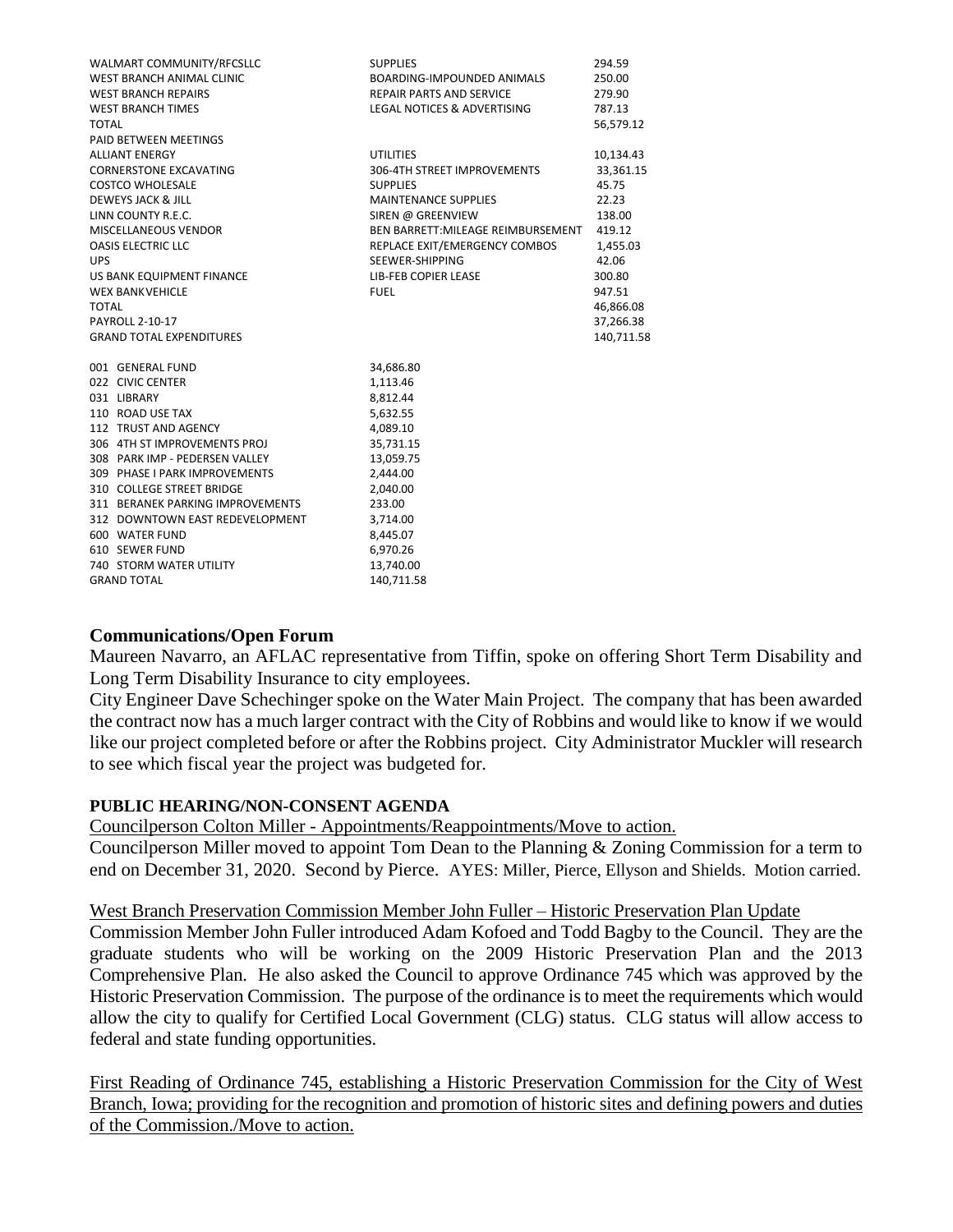Motion by Miller, second by Ellyson to approve the First Reading of Ordinance 745. Miller asked if we already had an Historic Preservation Commission. Commissioner Fuller explained the ordinance would make sure our Commission will meet the state requirements for Certified Local Government status. AYES: Miller, Ellyson. Pierce, and Shields. Motion carried.

## Public hearing on the North First Street Improvements Project.

Mayor Laughlin declared a Public Hearing open at 7:20 p.m. on the North First Street Improvements Project. He asked if anyone wanted to speak about the project. Not having any response to the question, he declared the hearing adjourned at 7:20 p.m.

## Public hearing on the Main Street Sidewalk – Phase 4 Project.

Mayor Laughlin declared a Public Hearing open at 7:20 p.m. on the Main Street Sidewalk – Phase 4 Project. He asked if anyone wanted to speak about the project. Not having any response to the question, he declared the hearing adjourned at 7:20 p.m.

# Resolution 1572, adopting the final proposed fiscal year 2017-2018 annual budget and ordering a notice of hearing for March 6, 2017./Move to action.

Motion by Shields, second by Pierce to approve adopting the final proposed fiscal year 2017-2018 annual budget and ordering a notice of hearing for March 6, 2017. Administrator Muckler said the budget shows \$8.8 million in expenditures and \$8.4 million in revenue with the difference being a reduction in fund balances. The budget does show \$4.5 million in capital projects for FY 18. Mayor Laughlin asked for a review of long term debt. Muckler then explained how each line item on the long term debt page was being paid – whether it would be paid by sewer funds, water funds, TIF funds, local option sales tax or debt service. AYES: Shields, Pierce, Miller, and Ellyson. Motion carried.

# Superintendent Pete Swisher, Herbert Hoover National Historic Site, Winter 2017, Superintendent's Update

Superintendent Swisher presented to the Council a report on the programs and partnerships with the City such as Agreements on Law Enforcement and Fire Protection, events such as Hoover's Hometown Days and A Christmas Past. He thanked the City for the support of the Park. He also discussed some of the events and programs conducted at the Herbert Hoover National Historic Site. Those events included the 2016 Centennial Celebration, Interpretation and Education Programs which provided 217 School Tours.

## Resolution 1573, approving city administrator job description. /Move to action.

Motion by Miller to approve Resolution 1573. Muckler explained that this was the first job description to combine both the Clerk position and the City Administrator position. After further discussion, Miller withdrew his motion to approve Resolution 1573 and moved to consider the resolution at the March 6 meeting. Second by Shields. AYES: Miller, Shields, Pierce, and Ellyson. Motion carried.

Resolution 1574, appointing as interim city administrator. Move to action. Motion by Shields, second by Pierce to approve Resolution 1574. Shields then withdrew the motion and asked that Nick Shimmin be inserted in the blank space as the interim administrator. There was discussion of compensation but no amount set. Nick Shimmin agreed to work as interim city administrator. Shields then moved for approval of Resolution 1574. Second by Pierce. AYES: Shields, Pierce, Miller, and Ellyson. Motion carried.

# Resolution 1575, approving the city administrator/clerk position announcement. /Move to action. Motion by Ellyson, second by Shields to approve Resolution 1575. After discussion of whether to change the upper salary to be offered in the announcement, Pierce moved to amend the top range to be \$90,000. Second by Miller. AYES: Pierce, Miller, Ellyson, and Shields. Amendment passed. There was then a vote on the amended version. AYES: Ellyson, Shields, Pierce, and Miller. Motion carried.